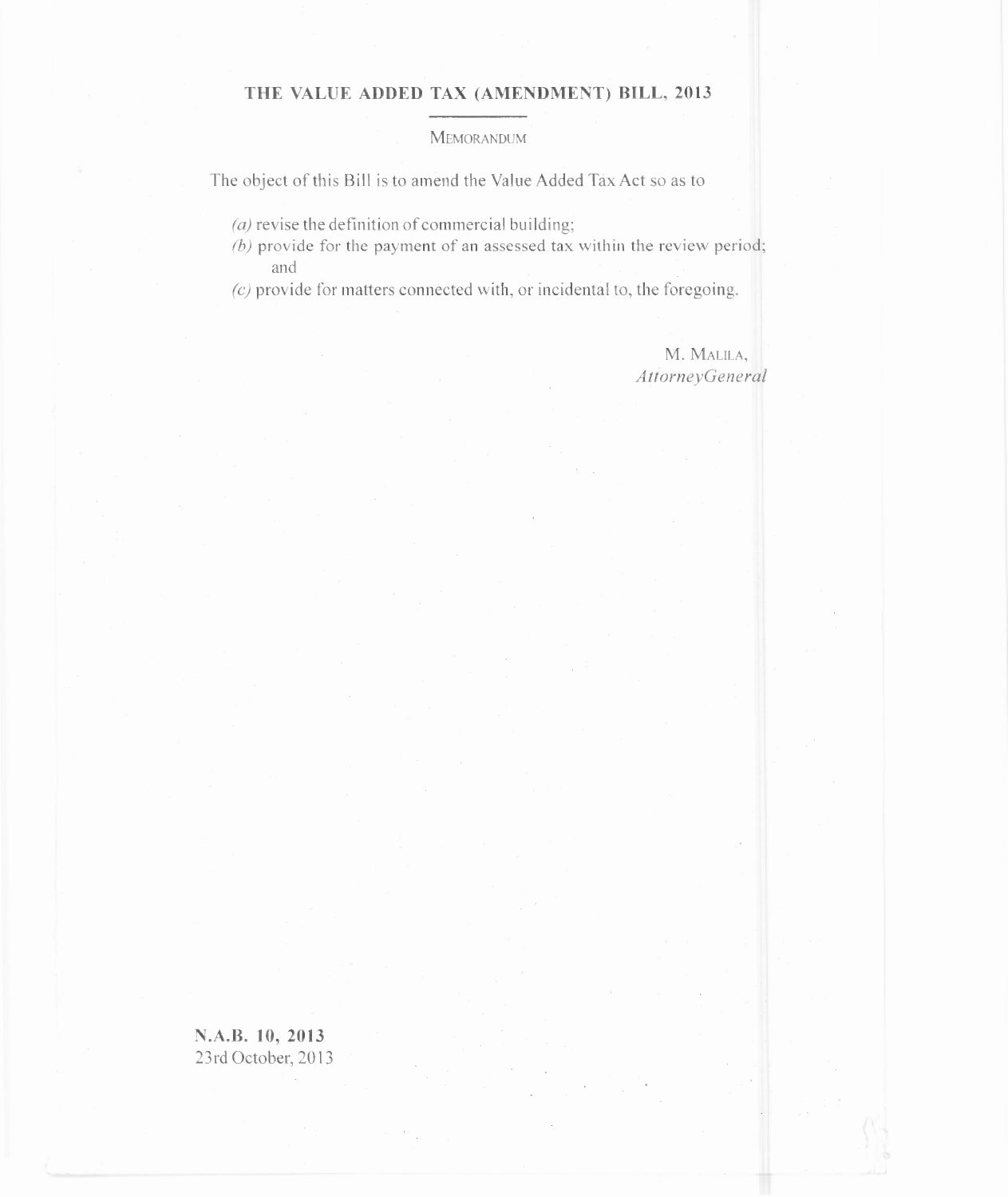# **A BILL**

#### ENTITLED

### **An Act to amend the Value Added Tax Act.**

ENACTED by the Parliament of Zambia. Enactment

1. (1) This Act may be cited as the Value Added Tax  $\frac{1}{\sqrt{2}}$  Short title (Amendment) Act, 2013, and shall be read as one with the Value and Added Tax Act, in this Act referred to as the principal Act.

<sup>5</sup> (2) This Act shall come into operation on 1st January, 2014.

2. Section *two* of the principal Act is amended by the deletion Amendment of the definition of "commercial property" and the substitution of section 2 therefor of the following:

"commercial property" means a building that is used 10 for commercial purposes, and includes an office building, an industrial building, a health facility, hotel, shopping mall, retail store, shopping centre, warehouse, garage, recreation centre, dwelling house used for commercial purposes and 15 multifacility building;

3. Section *nineteen* of the principal Act is amended by the Amendment letion of subsection (2) and the substitution therefor of the of section 19 deletion of subsection  $(2)$  and the substitution therefor of the following:

(2) Where in respect of a particular accounting period beginning 20 on or after  $1<sup>st</sup>$  April, 1998, a registered supplier's allowable credits exceed what would have been the supplier's tax liabilities for the accounting period, the Commissioner-General shall, within thirty days after the return is submitted, remit to the supplier the amount standing to the credit of the supplier by reason of the excess.

25 (2A) Where any tax is due and payable by a registered supplier to the Commissioner-General under the Income Tax Act, the Cap. 323 Customs and Excise Act and Property Transfer Tax Act or any. Cap. 322 other written law administered by the Commissioner-General, any Cap. 340

Cap. 331

**N.A.B. 10, 2013**